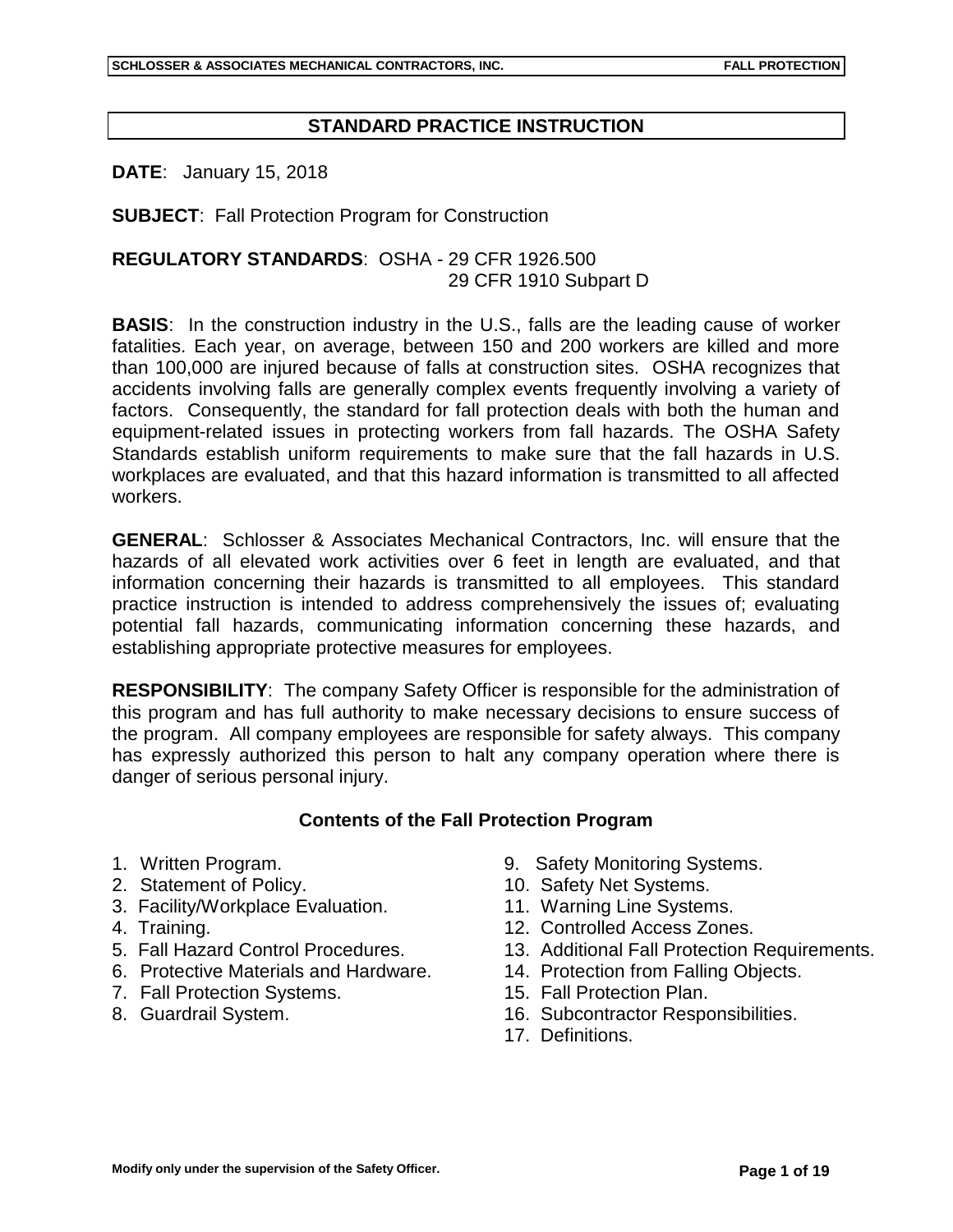# **Schlosser & Associates Mechanical Contractors, Inc. Fall Protection Program**

**1. Written Program**. The company will review and evaluate this standard practice instruction:

- On an annual basis
- When changes occur to 29 CFR, that prompts revision of this document
- When facility operational changes occur that require a revision of this document
- When there is an accident or close-call that relates to this area of safety
- Review the program any time fall protection procedures fail

Effective implementation of this program requires support from all levels of management within this company. This written program will be communicated to all personnel that are affected by it. It encompasses the total workplace, regardless of the number of workers employed or the number of work shifts. It is designed to establish clear goals, and objectives.

**2. Statement of Policy.** The hazards of potential falls at heights of 6 feet (construction) and 4 feet (general industry) and above will be addressed in this document. This instruction describes a systematic approach that must be used to protect and prevent people from falling. This instruction also lists some of the most common fall hazards, and provides recommendations and guidelines for selecting fall arrest systems.

**3. Workplace Evaluation.** The workplace will be assessed before each assigned job for potential fall hazards. Proper fall arrest equipment will be used for jobs requiring fall protection when elimination of the hazard(s) is not possible. This company will evaluate the facilities by department to determine fall hazards. This preliminary evaluation will detail the required steps for protecting employees from fall hazards. A fall hazards assessment sheet (see appendix) will be used to document fall hazard assessments. A complete list of fall hazard locations and protective measures procedures will be maintained. **This rule does not cover those workers inspecting, investigating, or assessing workplace conditions prior to the actual start of work or after all work has been completed. Also, requirements to provide fall protection for workers on scaffolds and ladders and for workers engaged in steel erection of buildings are covered in other subparts of OSHA regulations.**

**4. Training.** A training program will be provided for all employees who will be exposed to fall hazards in the work area, and will be conducted by competent personnel. The program will include but will not be limited to:

- A description of fall hazards in the work area
- Procedures for using fall prevention and protection systems
- Equipment limitations
- The elements encompassed in total fall distance
- Prevention, control and fall arrest systems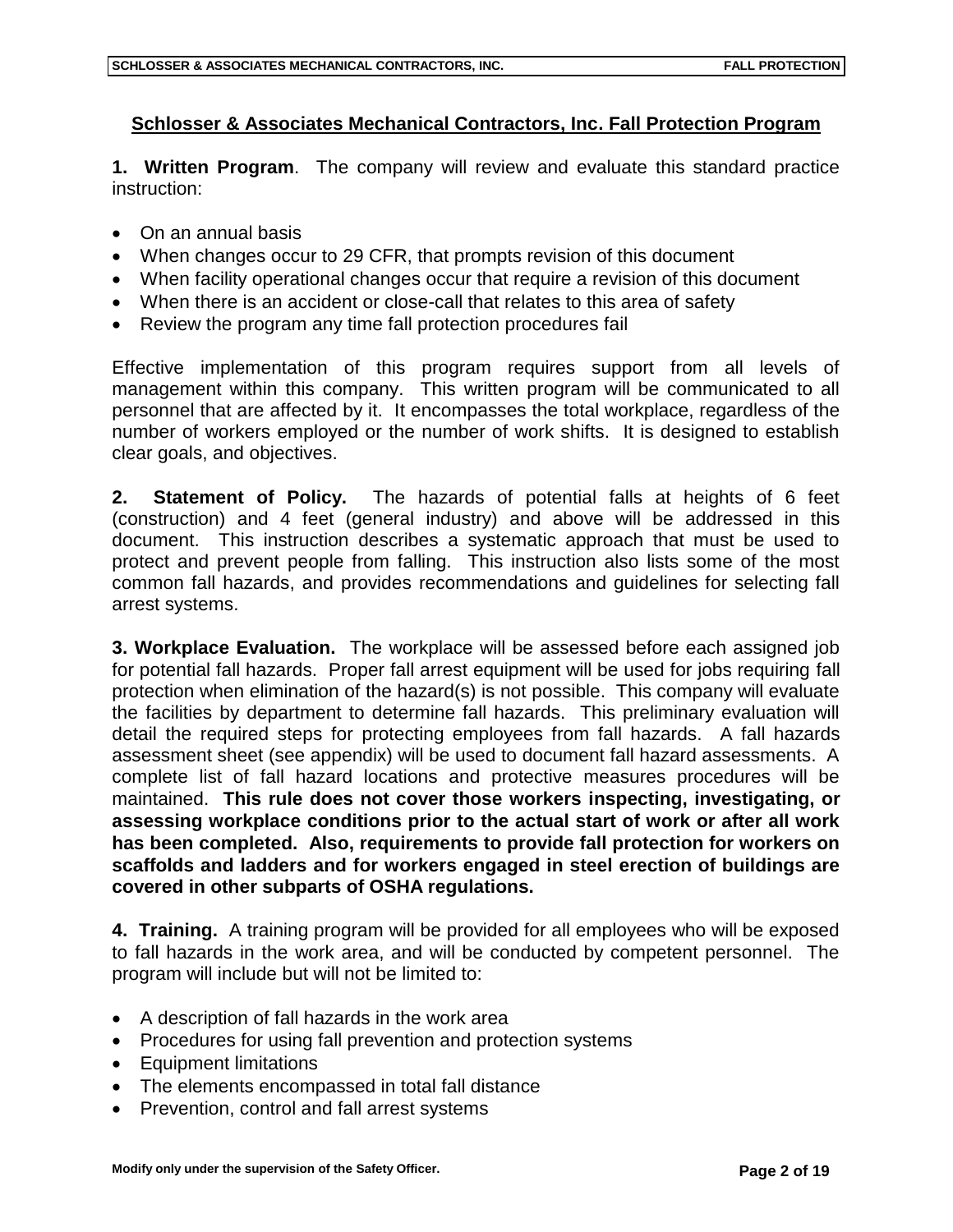• Inspection and storage procedures for the equipment

Generally, workers will be trained to recognize the hazards of falling from elevations and to avoid falls from grade level to lower levels through holes or openings in walking/working surfaces. Training programs will include prevention, control and fall arrest systems. It must be ensured that appropriate fall arrest systems are installed, and that employees know how to use them before beginning any work that requires fall protection.

4.1 Initial training. Training will be conducted prior to job assignment. Schlosser & Associates Mechanical Contractors, Inc. will provide training to ensure that the purpose, function, and proper use of fall protection is understood by employees, and that the knowledge and skills required for the safe application, and usage is acquired by employees. This standard practice instruction will be provided to, and read by all employees receiving training. The training will include, as a minimum the following:

4.1.1 Types of fall protection equipment appropriate for use.

4.1.2 Recognition of applicable fall hazards associated with the work to be completed and the locations of such.

4.1.3 Load determination and balancing requirements.

4.1.4 Procedures for removal of protection devices from service for repair or replacement.

4.1.5 All other employees whose work operations are or may be in an area where fall protection devices may be utilized, will be instructed to an awareness level concerning hazards associated with fall protection operations.

4.1.6 Fall protection equipment identification. Fall protection equipment having identification numbers will be checked for legibility. Fall protection equipment having illegible identification markings will be turned in to the supervisor for inspection.

4.1.7 Equipment maintenance and inspection requirements.

4.1.8 Equipment donning and doffing procedures.

4.1.9 Equipment strengths and limitations.

4.1.10 Other options such as safety nets, guardrails, controlled access zones, and safety monitoring systems.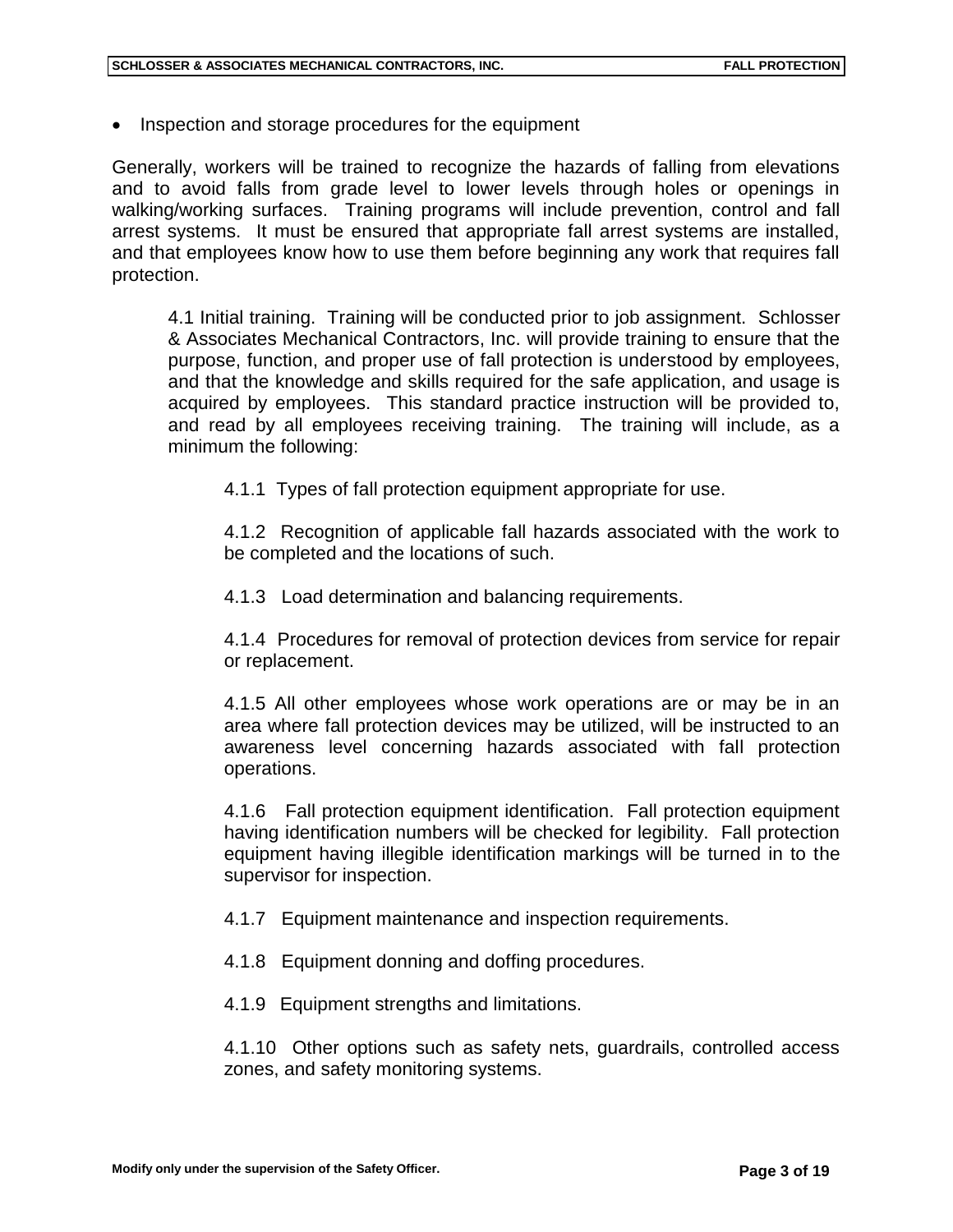4.1.11 Certification. Schlosser & Associates Mechanical Contractors, Inc. will certify that employee training has been accomplished and is being kept up to date. The certification will contain each employee's name and dates of training. Training will be accomplished by competent personnel.

4.2 Refresher training. This standard practice instruction will be provided to, and read by all employees receiving refresher training. The training content will be identical to initial training. Refresher training will be conducted on an annual basis or when the following conditions are met, whichever event occurs sooner.

4.2.1 Retraining will be provided for all authorized and affected employees whenever (and prior to) a change in their job assignments, a change in the type of fall protection equipment used, or when a known hazard is added to the work environment which affects the fall protection program.

4.2.2 Additional retraining will also be conducted whenever a periodic inspection reveals, or whenever this employer has reason to believe, that there are deviations from or inadequacies in the employee's knowledge or use of fall protection equipment or procedures.

4.2.3 Whenever a fall protection procedure fails.

4.2.4 The retraining will reestablish employee proficiency and introduce new or revised methods and procedures, as necessary.

4.2.5 Certification. This employer will certify that employee training has been accomplished and is being kept up to date. The certification will contain each employee's name and dates of training. Training will be accomplished by competent personnel.

### **5. Fall Hazard Control Procedures (Fall Prevention)**.

5.1 Control Procedures Development. Once a workplace evaluation has been accomplished, procedures will be developed, documented and utilized for the control of potential fall hazards. Fall prevention plans will be designed, when necessary, by company competent individuals or other competent personnel. Company engineers (where utilized) or other competent personnel will be provided with any required specialized training to recognize fall hazards, to understand and address fall prevention techniques, and to become familiar with fall arrest equipment and procedures. It is critical that they consider fall protection design for the safety of operations where employees must work at elevated heights. Safety during access and egress from elevated work sites will also be considered. The following guidelines will be used when planning work at elevated heights: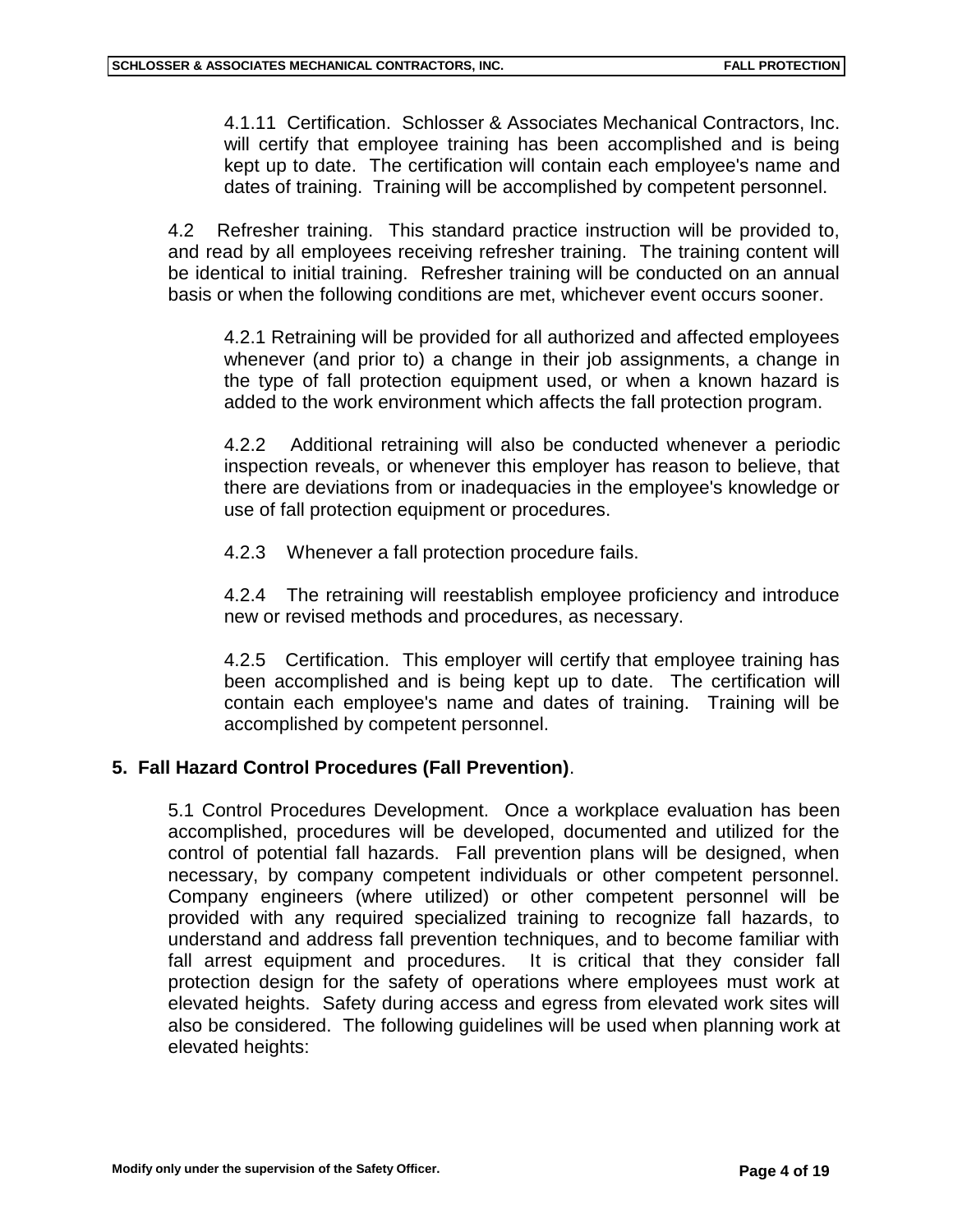- Involve safety consultants early in the project planning/job planning so that they can recommend appropriate fall-protection measures and equipment.
- Involve qualified engineers when load rating of anchorage points must be determined or is in doubt. Required training will be provided as necessary.
- Involve engineering and maintenance when anchorage points must be installed.
- The Safety Officer will use the expertise of fall protection equipment manufacturers or Safety Professionals.
- Schlosser & Associates Mechanical Contractors, Inc. will be specific in dealing with fall hazards when developing contracts. Subcontractors will be required to provide a written fall protection program, which describes the contractors' fall protection policies and procedures when they will be working at elevated heights.

5.2 Procedural Format. The following format will be followed when developing fall protection procedures. The Safety Officer will be responsible for the implementation of these procedures. The procedures will clearly and specifically outline the scope, purpose, authorization, rules, and techniques to be utilized to control fall hazards, and the means to enforce compliance including, but not limited to, the following:

5.2.1 A specific statement of the intended use of the procedure.

5.2.2 A review of accident records, including OSHA 300 logs and Workers' Compensation documentation.

5.2.3 Interviews with employees and groups of employees whose work environment includes, or may include, fall hazards.

5.2.4 Physical observations of the work environment(s) that involve fall hazards or the potential of such.

5.2.5 Observations of individuals and their job tasks and work habits that expose them to existing or potential fall hazards.

5.2.6 The procedures contained in the company fall protection program.

5.2.7 Specific procedural steps for the use and operation of body harness systems, and other fall protection systems.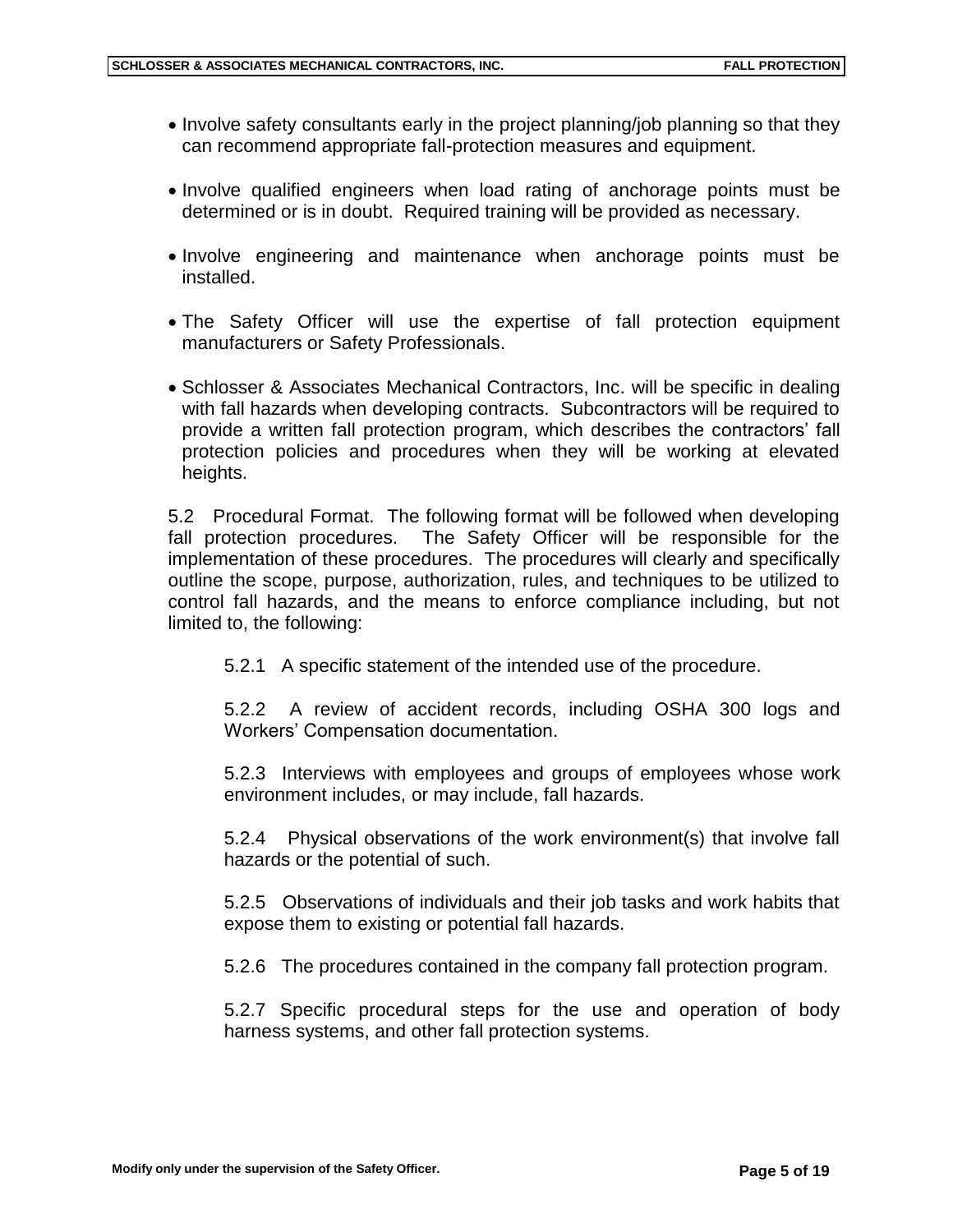5.2.8 Specific procedural steps for the placement, erection, inspection, maintenance, disassembly and transfer of fall protection systems or devices and the person(s) responsible for them.

5.2.9 Specific requirements for testing fall protection systems or equipment to determine and verify the effectiveness of the fall protection control measures (not load testing).

5.2.10 The correct procedures to rescue employees who have fallen.

5.2.11 The role of each employee in fall protection plans and applicable policies.

- 5.2.12 Specific requirements for testing fall protection systems or equipment.
- 5.2.13 Requirements for guardrail installation
- 5.2.14 Other requirements including safety net systems, controlled access zones, and safety monitoring systems.

**6. Protective Materials and Hardware**. Appropriate fall protection devices will be provided for potential fall hazards. Selection of the equipment will be based on the fall protection evaluation. Evaluations will be conducted by personnel authorized to evaluate fall protection requirements. All equipment will meet current OSHA and ANSI standards.

6.1 Selection Criteria.

6.1.1 Fall Protection devices will be singularly identified; will be the only devices(s) used for controlling falls; will not be used for other purposes; and will meet the following requirements:

6.1.1.1 Capable of withstanding the environment to which they are exposed for the maximum period of time that exposure is expected.

6.1.1.2 Anchor points will not deteriorate when located in corrosive environments such as areas where acid and alkali chemicals are handled and stored.

6.1.1.3 Capable of withstanding the ultimate load of 5,000 lbs. for the maximum period of time that exposure is expected.

6.1.1.4 Standardization within company facilities. Fall protection devices will be standardized whenever possible.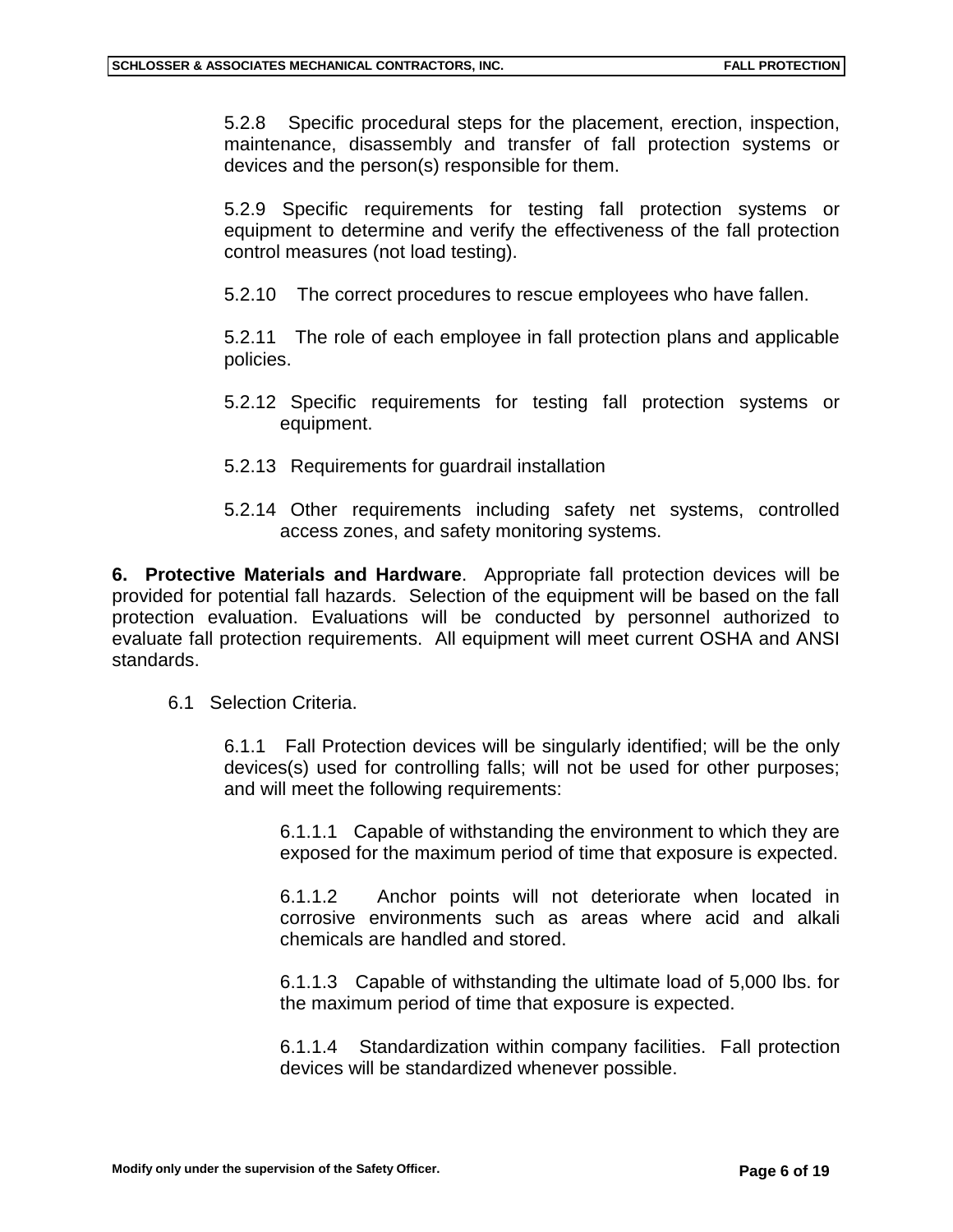**7. Fall Protection Systems.** When fall hazards cannot be eliminated through any other means, fall protection systems will be used to control falls. Proper training on fall protection systems is essential and will be provided prior to working on any jobsite.

7.1 Personal Fall Arrest Systems. A personal fall arrest system consists of a full-body harness, lanyard, energy shock absorber, self-locking snap hook and an anchorage point. If a personal fall arrest system is used for fall protection, it must do the following:

7.1.1 Limit maximum arresting force on an employee to 900 pounds (4 kiloNewtons) when used with a body belt. The use of a body belt for fall arrest is prohibited; however, the use of a body belt in a positioning device or restraint system is acceptable.

7.1.2 Limit maximum arresting force on an employee to 1,800 pounds (8 kiloNewtons) when used with a body harness.

7.1.3 Be rigged so that an employee can neither free fall more than 6 feet (1.8 meters) nor contact any lower level.

7.1.4 Bring an employee to a complete stop and limit maximum deceleration distance an employee travels to 3.5 feet (1.07 meters)

7.1.5 Have sufficient strength to withstand twice the potential impact energy of an employee free falling a distance of 6 feet (1.8 meters) or the free fall distance permitted by the system, whichever is less.

7.1.5 Personal fall arrest systems must be inspected prior to each use for wear or damage, and other deterioration. Defective components must be removed from service.

7.2 Dee-rings and Snaphooks

7.2.1 Dee-rings and snaphooks must have a minimum tensile strength of 5,000 pounds (22.2 kiloNewtons). Dee-rings and snaphooks shall be proof-tested to a minimum tensile load of 3,600 pounds (16 kiloNewtons) without cracking, breaking, or suffering permanent deformation.

- 7.2.2 Snaphooks shall be sized to be compatible with the member to which they will be connected, or shall be of a locking configuration. Unless the snaphook is a locking type and designed for the following connections, they shall not be engaged:
	- 1. directly to webbing, rope, or wire rope
	- 2. to each other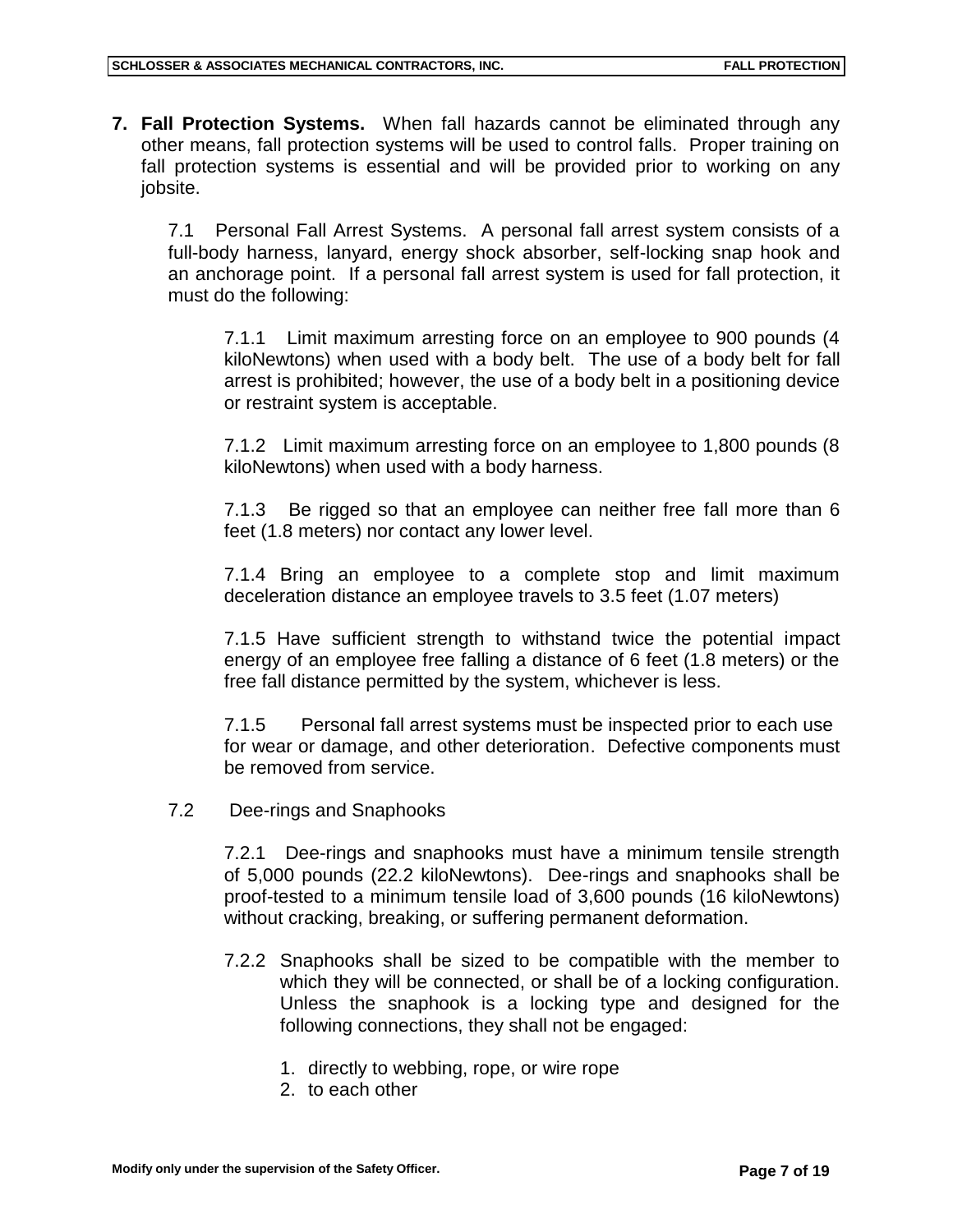- 3. to a dee-ring to which another snaphook or other connecter is attached
- 4. to a horizontal lifeline
- 5. to any object incompatible in shape or dimension relative to the snaphook, thereby causing the connected object to depress the snaphook keeper and release unintentionally.

OSHA considers a hook to be compatible when the diameter of the dee-ring to which the snaphook is attached is greater than the inside length of the snaphook when measured from the bottom (hinged end) of the snaphook keeper to the inside curve of the top of the snaphook. Thus, no matter how the dee-ring is positioned or moved (rolls) with the snaphook attached, the dee-ring cannot touch the outside of the keeper, thus depressing it open.

7.2 Retractable Lifelines

7.2.1 A retractable lifeline is a fall arrest device used in conjunction with other components of a fall arrest system. Retractable lifelines should be used by only one person at a time.

7.2.2 A properly inspected and maintained retractable lifeline, when correctly installed and used as part of the fall arrest system, automatically stops a person's descent in a short distance after the onset of an accidental fall.

7.2.3 Retractable lifelines may be considered when working in areas such as on roofs and scaffolds, or in tanks, towers, vessels, and manholes. Also, retractable lifelines should be considered when climbing such equipment as vertical fixed ladders. The following apply to the use of retractable lifelines:

7.2.3.1 Retractable lifelines that automatically limit free fall distance to 2 feet (0.61 meters) or less shall be capable of sustaining a minimum tensile load of 3,000 pounds (13.3 kiloNewtons) applied to the device with the lifeline in the fully extended position.

7.2.3.2 Retractable lifelines that do not limit free fall distance to 2 feet (0.61 meters) or less, shall be capable of sustaining a minimum tensile load of 5,000 pounds (22.2 kiloNewtons) applied to the device with the lifeline in the fully extended position.

7.3 Ropes and Straps (webbing)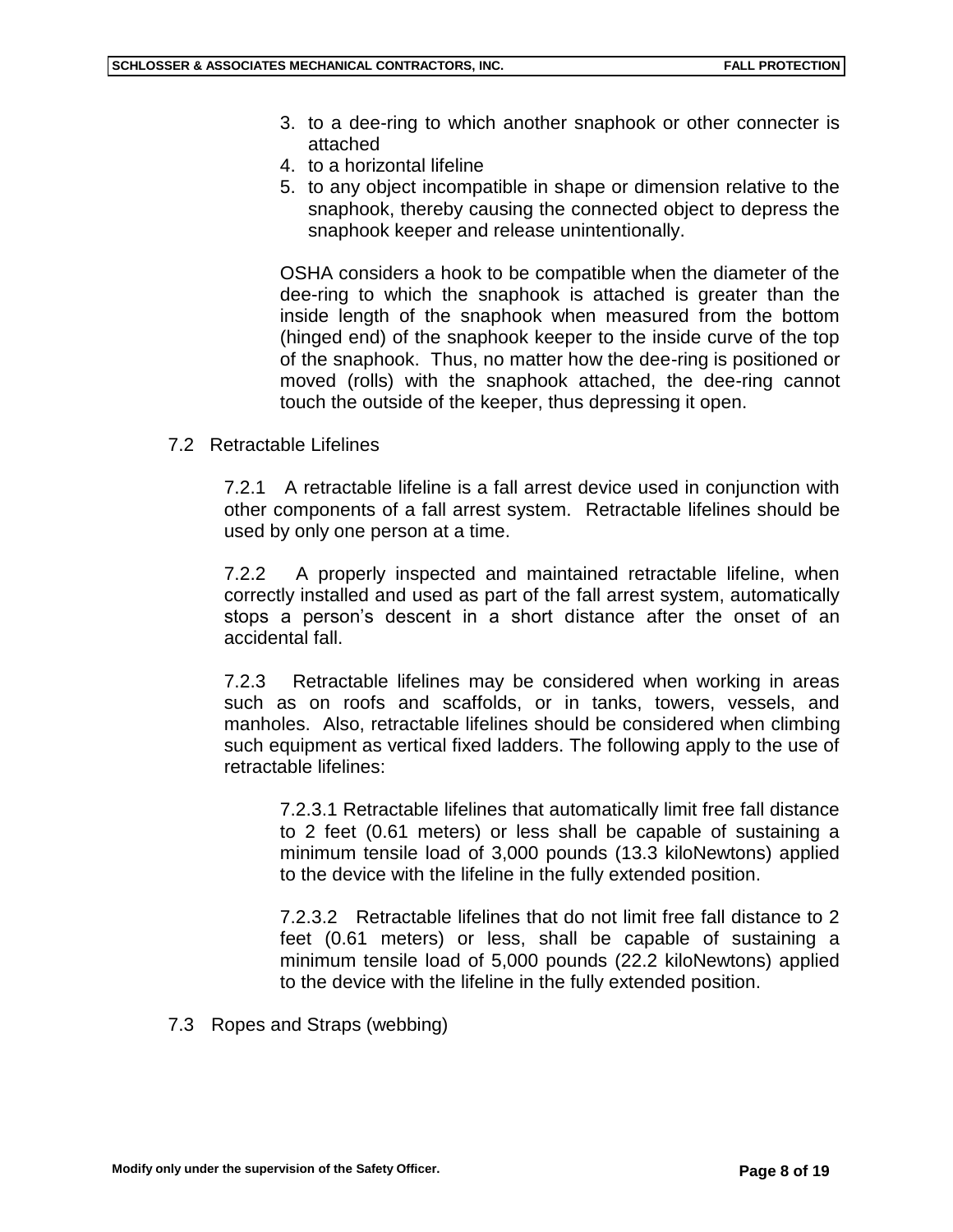- 7.3.1 Ropes and straps used in lanyards, lifelines, and strength components of body belts and body harnesses shall be made of synthetic fibers.
- 7.3.2 Lanyards and vertical lifelines must have a minimum breaking strength of 5,000 pounds (22.2 kiloNewtons).
- 7.4 Anchorage Points
	- 7.4.1 Anchorages shall be designed, installed, and used under the supervision of a qualified person, as part of a complete personal fall arrest system that maintains a safety factor of at least two, i.e., capable of supporting at least twice the weight expected to be imposed on it.
	- 7.4.2 Anchorages used to attach personal fall arrest systems shall be independent of any anchorage being used to support or suspend platforms and must be capable of supporting at least 5,000 pounds (22.2 kiloNewtons) per person attached.
- 7.5 Fall Event/Planning
	- 7.5.1 Fall event pre-planning will occur on each jobsite. In the event of a fall, procedures will be developed/evaluated to determine the best way to retrieve a fallen worker. This could include portable ladders, aerial lifts/scaffolds, other retrieval devices, etc.

**8. Guardrail Systems.** Schlosser & Associates Mechanical Contractors, Inc. may choose to use guardrail systems to protect workers from falls. When utilized, guardrail systems will meet the following criteria;

8.1 The top edge height of toprails, or (equivalent) guardrails must be 42 inches (1.1 meters) plus or minus 3 inches (8 centimeters), above the walking/ working level.

8.2 The guardrail system must be capable of withstanding a force of at least 200 pounds (890 kiloNewtons) applied within 2 inches of the top edge in any outward or downward direction. When the 200 pounds test is applied in a downward direction, the top edge of the guardrail must not deflect to a height less than 39 inches (1 meter) above the walking/ working level.

8.3 Toprails and midrails must be at least one-quarter inch (0.6 centimeters) nominal diameter or thickness to prevent cuts and lacerations. If wire rope is used for toprails, it must be flagged at not more than 6 feet (1.8 meters) intervals with high-visibility material. Steel and plastic banding cannot be used as toprails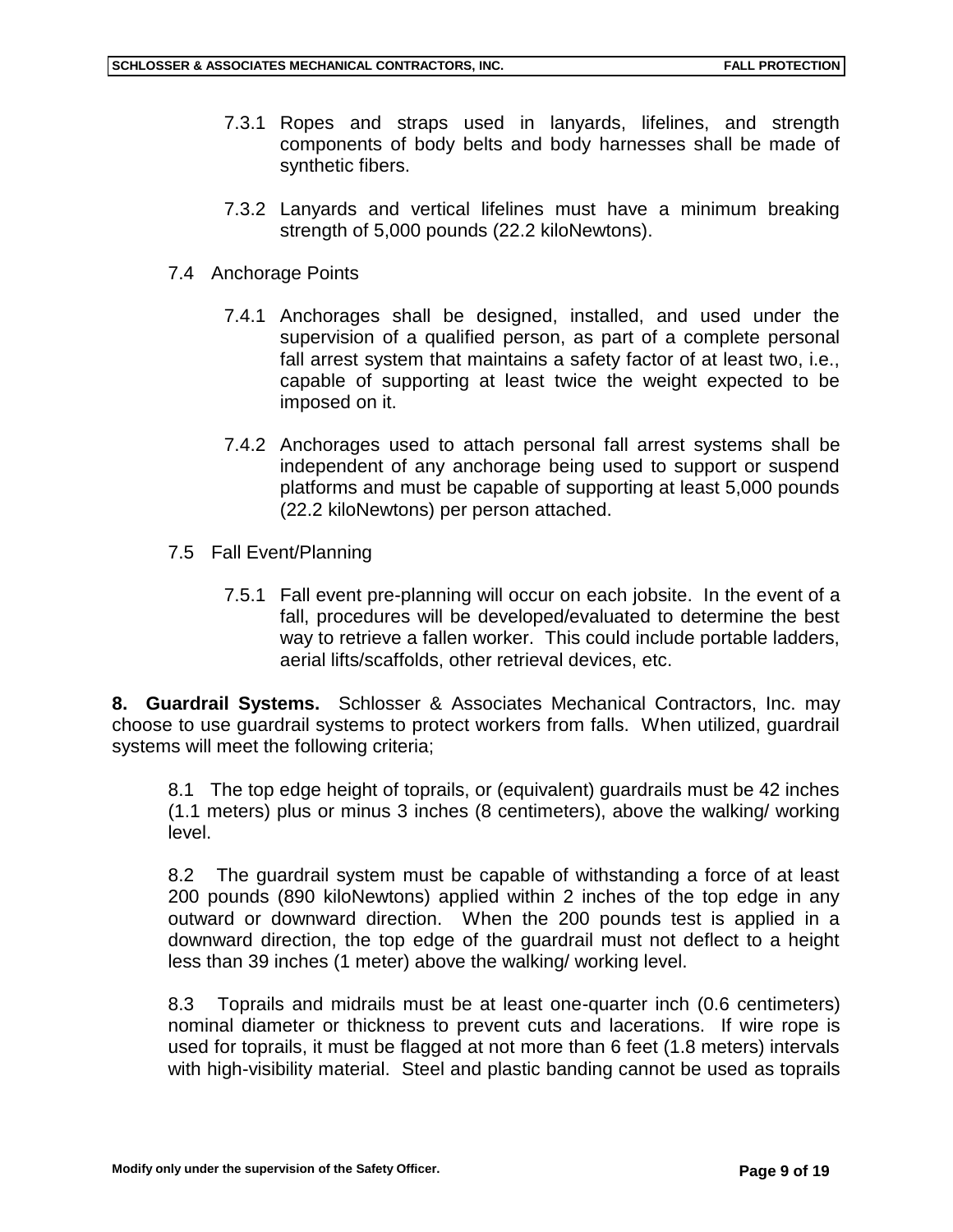and midrails. Manila, plastic, or synthetic rope used for toprails or midrails must be inspected as frequently as necessary to ensure strength and stability.

8.4 Screens, midrails, mesh, intermediate vertical members, or equivalent intermediate structural members must be installed between the top edge of the guardrail system and the walking/ working surface when there are no walls or parapet walls at least 21 inches (53 centimeters) high. When midrails are used, they must be installed at a height midway between the top edge of the guardrail system and the walking/ working level. When screens and mesh are used, they must extend from the top rail to the walking/ working level and along the entire opening between top rail supports. Intermediate members, such as balusters, when used between posts, shall not be more than 19 inches (48 centimeters) apart.

8.5 Midrails, screens, mesh, intermediate vertical members, solid panels, and equivalent structural members shall be capable of withstanding a force of at least 150 pounds (666 Newtons) applied in any downward or outward direction at any point along the midrail or other member.

8.6 Guardrail systems shall be surfaced to protect workers from punctures or lacerations and to prevent clothing from snagging.

8.7 The ends of top rails and midrails must not overhang terminal posts, except where such an overhang does not constitute a projection hazard.

8.8 When guardrail systems are used at hoisting areas, a chain, gate or removable guardrail section must be placed across the access opening between guardrail sections when hoisting operations are not in place.

8.9 At holes, guardrail systems must be set up on all unprotected sides or edges. When holes are used for the passage of materials, the hole shall not have more than two sides with removable guardrail sections. When the hole is not in use, it must be covered or provided with guardrails along all unprotected sides or edges.

8.10 If guardrail systems are used around holes that are used as access points (such as ladderways), gates must be used or the point of access must be offset to prevent accidental walking into the hole.

8.11 If guardrails are used at unprotected sides or edges of ramps and runways, they must be erected on each unprotected side or edge.

**9. Safety Monitoring Systems.** When no other alternative fall protection has been implemented, Schlosser & Associates Mechanical Contractors, Inc. shall implement a safety monitoring system. A competent person will be appointed to monitor the safety of workers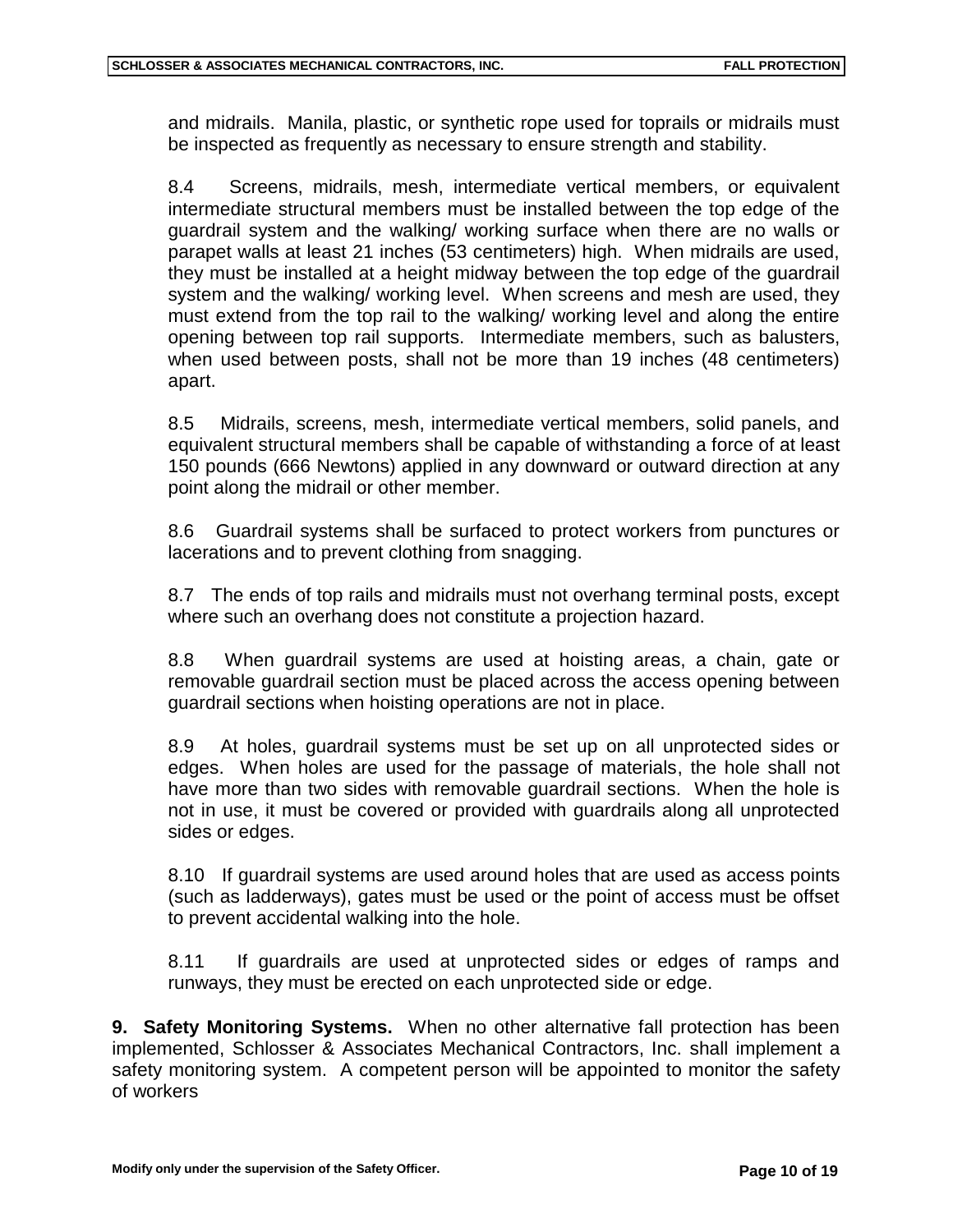- 9.1 Safety Monitor Criteria- Schlosser & Associates Mechanical Contractors, Inc. shall ensure the Safety Monitor:
	- 1. Is competent in the recognition of fall hazards
	- 2. Is capable of warning workers of fall hazard dangers and in detecting unsafe work practices.
	- 3. Is operating on the same walking/ working surfaces of the workers and can see them, and
	- 4. Is close enough to work operations to communicate orally with workers and has no other duties to distract from the monitoring function.

9.2 Mechanical equipment shall not be used or stored in areas where safety monitoring systems are being used to monitor employees engaged in roofing operations on low-sloped roofs.

9.3 No worker, other than one engaged in roofing work (on low-sloped roofs) or one covered by a fall protection plan, shall be allowed in an area where an employee is being protected by a safety monitoring system.

9.4 All workers in a controlled access zone shall be instructed to promptly comply with fall hazard warnings issued by safety monitors.

**10. Safety Net Systems.** Schlosser & Associates Mechanical Contractors, Inc. does not utilize safety net systems as part of fall protection, even though the option exists. If safety nets are introduced to the workplace, current usage criteria will be evaluated and adhered to.

**11. Warning Line Systems.** Warning line systems consist of ropes, wires, or chains, and supporting stanchions and are set up as follows:

- 1. Flagged at not more than six foot (1.8 meters) intervals with high visibility material.
- 2. Rigged and supported so that the lowest point including sag is no less than 34 inches (0.9 meters) from the walking/ working surface and its highest point is no more than 39 inches (1 meter) from the walking/ working surface.
- 3. Stanchions, after being rigged with warning lines, shall be capable of resisting, without tipping over, a force of at least 16 pounds (71 Newtons) applied horizontally against the stanchion, 30 inches (0.8 meters) above the walking/ working surface, perpendicular to the warning line and in the direction of the floor, roof, or platform edge.
- 4. The rope, wire, or chain shall have a minimum tensile strength of 500 pounds (2.22 kiloNewtons), and after being attached to the stanchions, must support, without breaking, the load applied to the stanchions as prescribed above.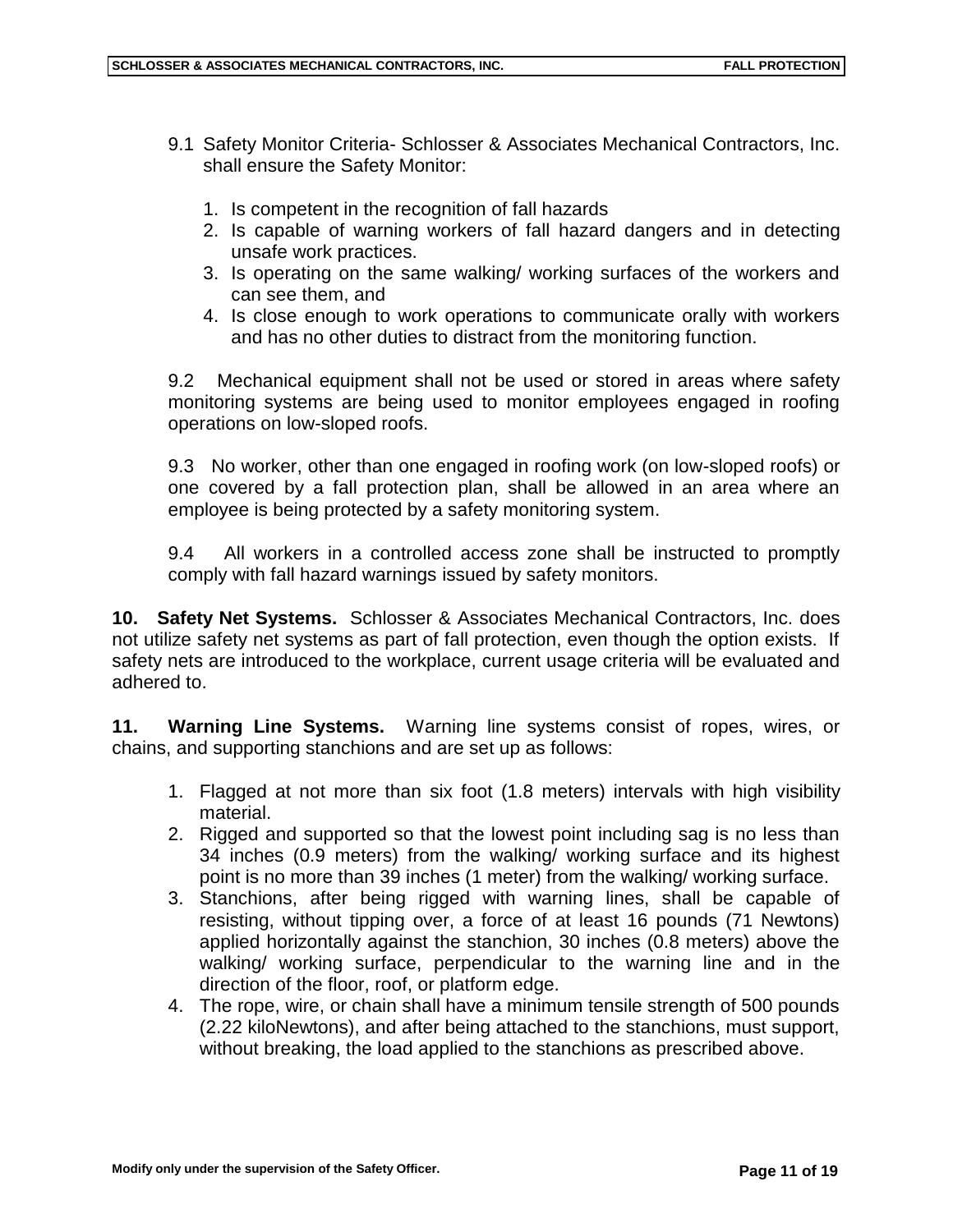- 5. Shall be attached to each stanchion in such a way that pulling on one section of the line between stanchions will not result in slack being taken up in the adjacent section before the stanchion tips over.
- 11.1 Warning lines shall be erected around all sides of roof work areas.

11.2 When mechanical equipment is being used, the warning line shall be erected not less than 6 feet (1.8 meters) from the roof edge parallel to the direction of mechanical equipment operation, and not less than 10 feet (3 meters) from the roof edge perpendicular to the direction of mechanical equipment operation.

11.3 When mechanical equipment is not being used, the warning line must be erected not less than 6 feet (1.8 meters) from the roof edge.

**12. Controlled Access Zones.** A controlled access zone is a work area designated and clearly marked in which certain types of work (such as overhand bricklaying) may take place without the use of conventional fall protection systems- guardrail, personal fall arrest or safety net- to protect the employees working in the zone.

12.1 Controlled access zones will be used to keep out workers other than those authorized to enter work areas from which guardrails have been removed. Where there are no guardrails, masons are the only workers allowed in controlled access zones.

12.2 Controlled access zones, when created to limit entrance to areas where leading edge work and other operations are taking place, must be defined by a control line or by any other means that restrict access.

- 12.3 Control lines shall consist of ropes, wires, tapes or equivalent materials, and supporting stanchions, and each must be:
	- 1. Flagged or otherwise clearly marked at not more than 6 foot (1.8 meters) intervals with high-visibility material.
	- 2. Rigged and supported in such a way that the lowest point (including sag) is not less than 39 inches (1 meter) from the walking/ working surface and the highest point is not more than 45 inches (1.3 meters) – nor more than 50 inches (1.4 meters) when overhand bricklaying operations are being performed- from the walking/ working surface.
	- 3. Strong enough to sustain stress of not less than 200 pounds (0.88 kiloNewtons). Control lines shall extend along the entire length of the unprotected or leading edge and shall be approximately parallel to the unprotected or leading edge.
	- 4. Control lines also must be connected on each side to a guardrail system or wall.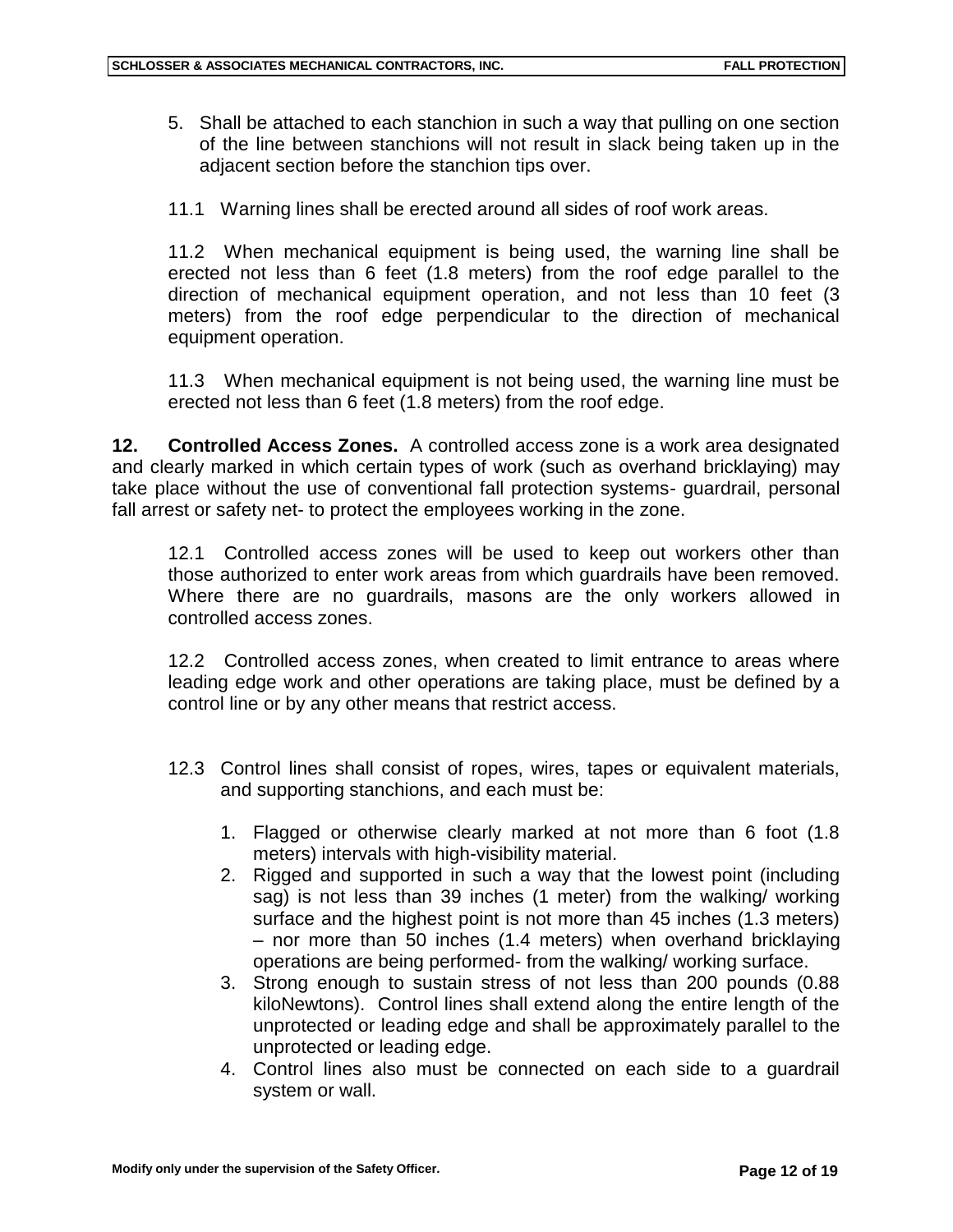12.4 When control lines are used, they shall be erected not less than 6 feet (1.8 meters) nor more than 25 feet (7.6 meters) from the unprotected or leading edge, except when pre-cast concrete members are being erected. In the latter case, the control line is to be erected not less than 6 feet (1.8 meters) nor more than 60 feet (18 meters) or half the length of the member being erected, whichever is less, from the leading edge.

12.5 Controlled access zones, when used to determine access to areas where overhand bricklaying and related work are taking place, are to be defined by a control line erected not less than 10 feet (3 meters) nor more than 15 feet (4.6 meters) from the working edge. Additional control lines must be erected at each end to enclose the controlled access zone. Only employees engaged in overhand bricklaying or related work are permitted in the controlled access zones.

12.6 On floors and roofs where guardrail systems are not in place prior to the beginning of overhand bricklaying operations, controlled access zones must be enlarged as necessary to enclose all points of access, material handling areas, and storage areas.

12.7 On floors and roofs where guardrail systems are in place, but need to be removed to allow overhand bricklaying work or leading-edge work to take place, only that portion of the guardrail necessary to accomplish that day's work shall be removed.

**13. Additional Fall Protection Requirements.** In addition to the systems and criteria already mentioned, the following fall hazards will be evaluated and the listed fall protection requirements will be adhered to.

13.1 Excavations- Each employee at the edge of an excavation 6 feet (1.8 meters) or more in depth shall be protected from falling by guardrail systems, fences, barricades, or covers. Where walkways are provided to permit employees to cross over excavations, guardrails are required on the walkway if the fall would be 6 feet (1.8 meters) or more to the lower level.

13.2 Covers- Covers located in roadways and vehicular aisles must be able to support at least twice the maximum axle load of the largest vehicle to which the cover might be subjected. All other covers must be able to support at least twice the weight of employees, equipment, and materials that may be imposed on the cover at any time. To prevent accidental displacement resulting from wind, equipment, or worker's activities, all covers must be secured. All covers must be color-coded or bear the word "HOLE" or "COVER."

13.3 Formwork and Reinforcing Steel- For employees, while moving vertically and/or horizontally on the vertical face of rebar assemblies built in place, fall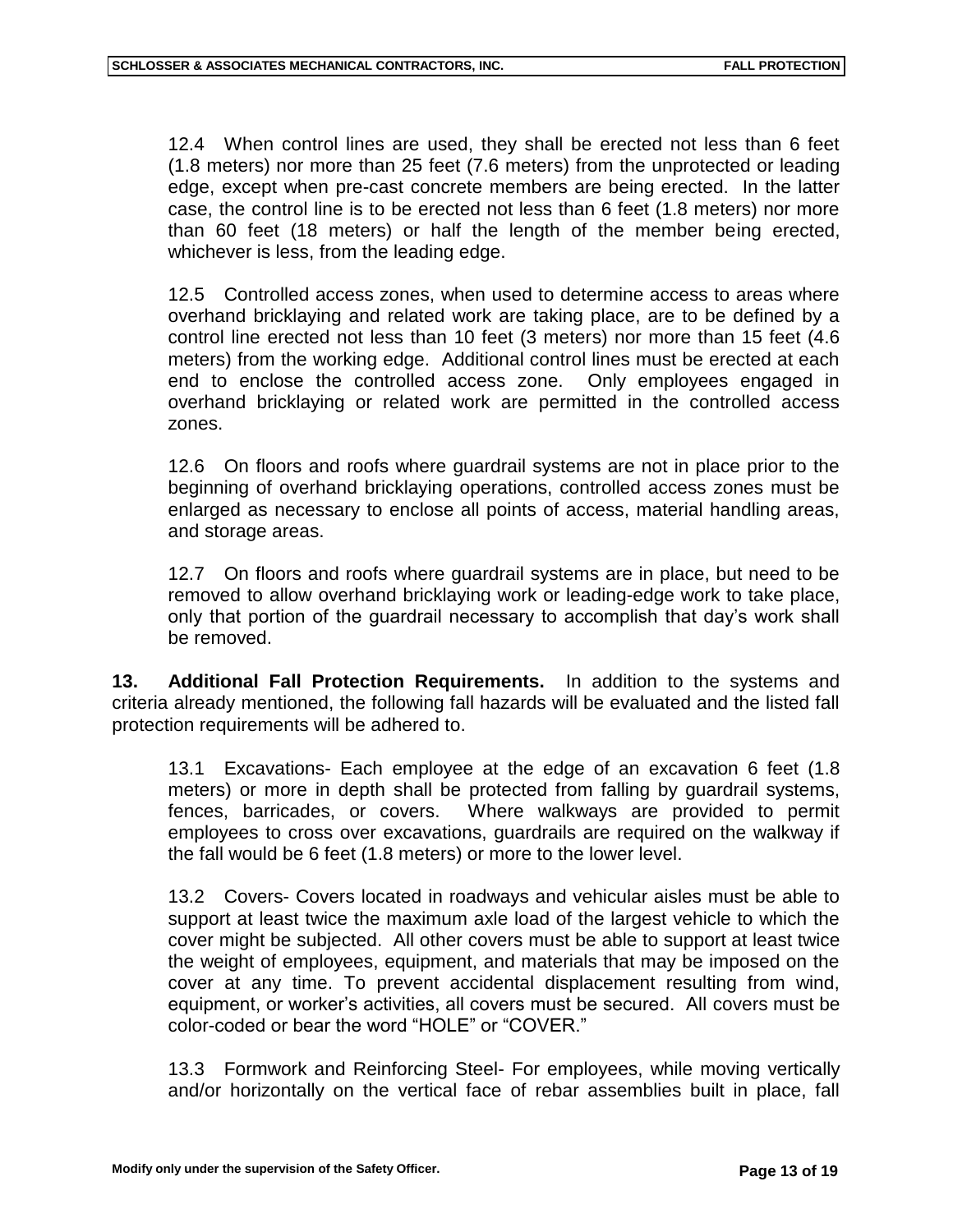protection is not required when employees are moving. OSHA considers the multiple hand-holds and foot-holds on rebar assemblies as providing similar protection as that provided by a fixed ladder. Consequently, no fall protection is necessary while moving point to point for heights below 24 feet (7.3 meters). An employee must be provided with fall protection when climbing or otherwise moving at a height of more than 24 feet (7.3 meters), the same as for fixed ladders.

13.4 Hoist Areas – Each employee in a hoist area shall be protected from falling 6 feet (1.8 meters) or more by guardrail systems or personal fall arrest systems. If guardrail systems (or chain gate or guardrail) or portions thereof must be removed to facilitate hoisting operations, as during the landing of materials, and a worker must lean through the access opening or out over the edge of the access opening to receive or guide equipment and materials, that employee must be protected by a personal fall arrest system.

13.5 Holes – Personal fall arrest systems, covers, or guardrail systems shall be erected around holes (including skylights) that are more than 6 feet (1.8 meters) above lower levels.

13.6 Leading Edges – Each employee who is constructing a leading edge, 6 feet (1.8 meters) or more above lower levels, shall be protected by guardrail systems, safety net systems, or personal fall arrest systems. If Schlosser & Associates Mechanical Contractors, Inc. can demonstrate that it is infeasible or creates a greater hazard to implement these systems, then we will develop and implement a fall protection plan that meets the requirements of 29 CFR 1926.502(k).

13.7 Wall Openings – Each employee working on, at, above, or near wall openings (including those with chutes attached) where the outside bottom edge of the wall opening is 6 feet (1.8 meters) or more above lower levels and the inside bottom edge of the wall opening is less than 39 inches (1 meter) above the walking/ working surface, must be protected from falling using a guardrail system, a safety net system, or a personal fall arrest system.

**14. Protection from Falling Objects.** When guardrail systems are used to prevent materials from one level to another, any openings must be small enough to prevent passage of potential falling objects.

14.1 No materials or equipment except masonry and mortar shall be stored within 4 feet (1.2 meters) of working edges. Excess mortar, broken or scattered masonry units, and all other materials and debris shall be kept clear of the working area by removal at regular intervals.

14.2 During roofing work, materials and equipment shall not be stored within 6 feet (1.8 meters) of a roof edge unless guardrails are erected at the edge, and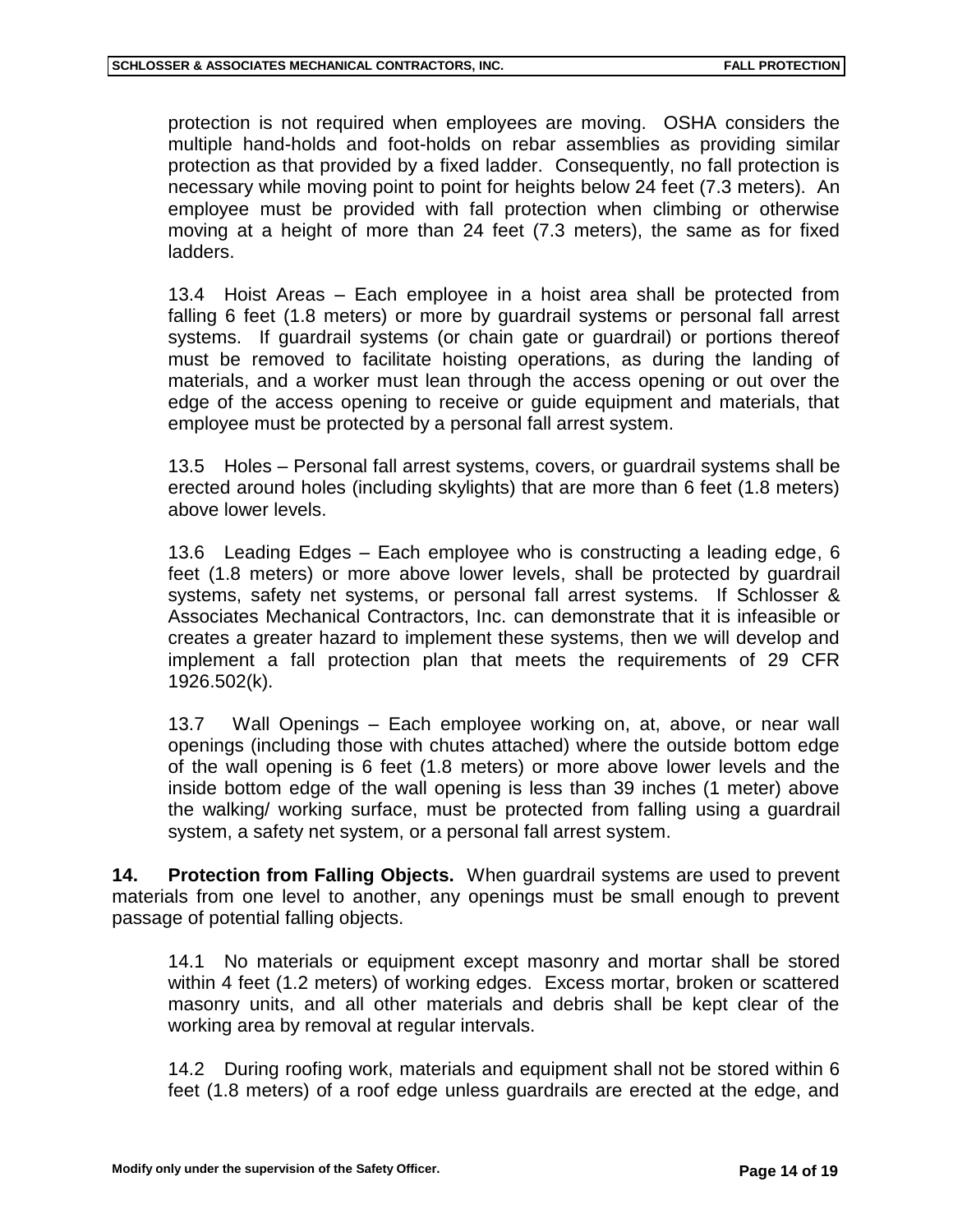materials piled, grouped, or stacked near a roof edge must be stable and selfsupporting.

14.3 Canopies - When used as protection from falling objects, canopies must be strong enough to prevent collapse and to prevent penetration by any objects that may fall onto them.

14.4 Toeboards – When toeboards are used as protection from falling objects, they must be erected along the edges of the overhead walking or working surface for a distance sufficient to protect persons working below. Toeboards shall be capable of withstanding a force of at least 50 pounds (222 Newtons) applied in any downward or outward direction at any point along the toeboard. Toeboards shall be a minimum of 3.5 inches (9 centimeters) tall from their top edge to the level of the walking/ working surface, have no more than 0.25 inches (0.6 centimeters) clearance above the walking/ working surface, and be solid or have openings no larger than 1 inch (2.5 centimeters) in size. When tools, equipment, or materials are piled higher than the top edge of a toeboard, paneling or screening must be erected from the walking/ working surface or toeboard to the top of a guardrail system's top rail or midrail, for a distance sufficient to protect employees below.

**15. Fall Protection Plan.** This option is available only to employees engaged in leading edge work, precast concrete erection work, or residential construction work who can demonstrate that it is infeasible or it creates a greater hazard to use conventional fall protection equipment. Schlosser & Associates Mechanical Contractors, Inc. realizes it has the burden of establishing that it is appropriate to implement a fall protection plan, which complies with the standard for a particular workplace situation, in lieu of implementing any of those systems. The fall protection plan will conform to the following provisions:

15.1 The fall protection plan will be prepared by a qualified person and developed specifically for the site where the leading-edge work, precast concrete work, or residential construction work is being performed, and will be maintained up to date.

15.2 Any changes to the fall protection plan shall be approved by a qualified person.

15.3 A copy of the fall protection plan with all approved changes shall be maintained at the job site.

15.4 The implementation of the fall protection plan shall be under the supervision of a competent person.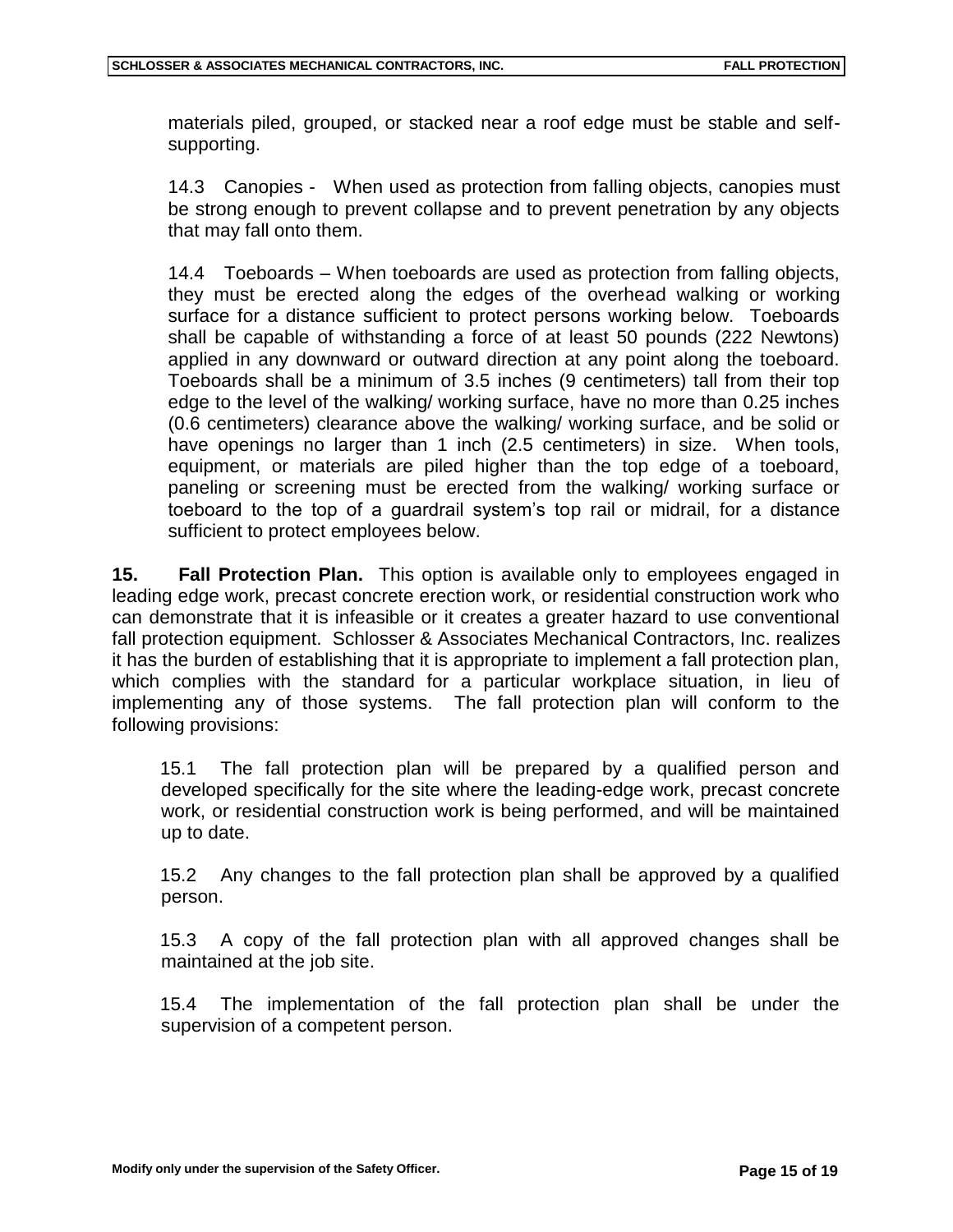15.5 The fall protection plan shall document the reasons why the use of conventional fall protection systems are infeasible or why their use would create a greater hazard.

15.6 The fall protection plan shall include a written discussion of other measures that will be taken to reduce or eliminate the fall hazard for workers who cannot be provided with protection from the conventional fall protection systems.

15.7 The fall protection plan shall identify each location where conventional fall protection methods cannot be used. These locations shall then be classified as controlled access zones and Schlosser & Associates Mechanical Contractors, Inc. will comply with the criteria discussed earlier in section 12.

15.8 Where no other alternative measure has been implemented, Schlosser & Associates Mechanical Contractors, Inc. shall implement a safety monitoring system in conformance with 1926.502(h).

15.9 The fall protection plan will include a statement which provides the name or other method of identification for each employee who is designated to work in controlled access zones. No other employees may enter controlled access zones.

15.10 In the event an employee falls, or some other related, serious incident occurs, Schlosser & Associates Mechanical Contractors, Inc. shall investigate the circumstances of the fall or other incident to determine if the fall protection plan needs to be changed, and shall implement those changes to prevent similar types of falls or incidents. Schlosser & Associates Mechanical Contractors, Inc. will provide for the prompt rescue of any fallen employee, and will address this issue on each site.

**16. Subcontractor Responsibilities.** In addition to complying with the fall protection requirements that apply to all company employees, each subcontractor who is retained to perform operations that involve fall protection will:

16.1 Obtain any available information regarding fall hazards and protective measures from this company.

16.2 Coordinate fall protection operations with the company, when both company personnel and subcontractor personnel will be working in or near recognized fall hazard locations.

16.3 Inform the company of the fall protection program that the subcontractor will follow and of any hazards confronted or created in conducting operations involving fall protection on any jobsite through a debriefing immediately prior to the operation.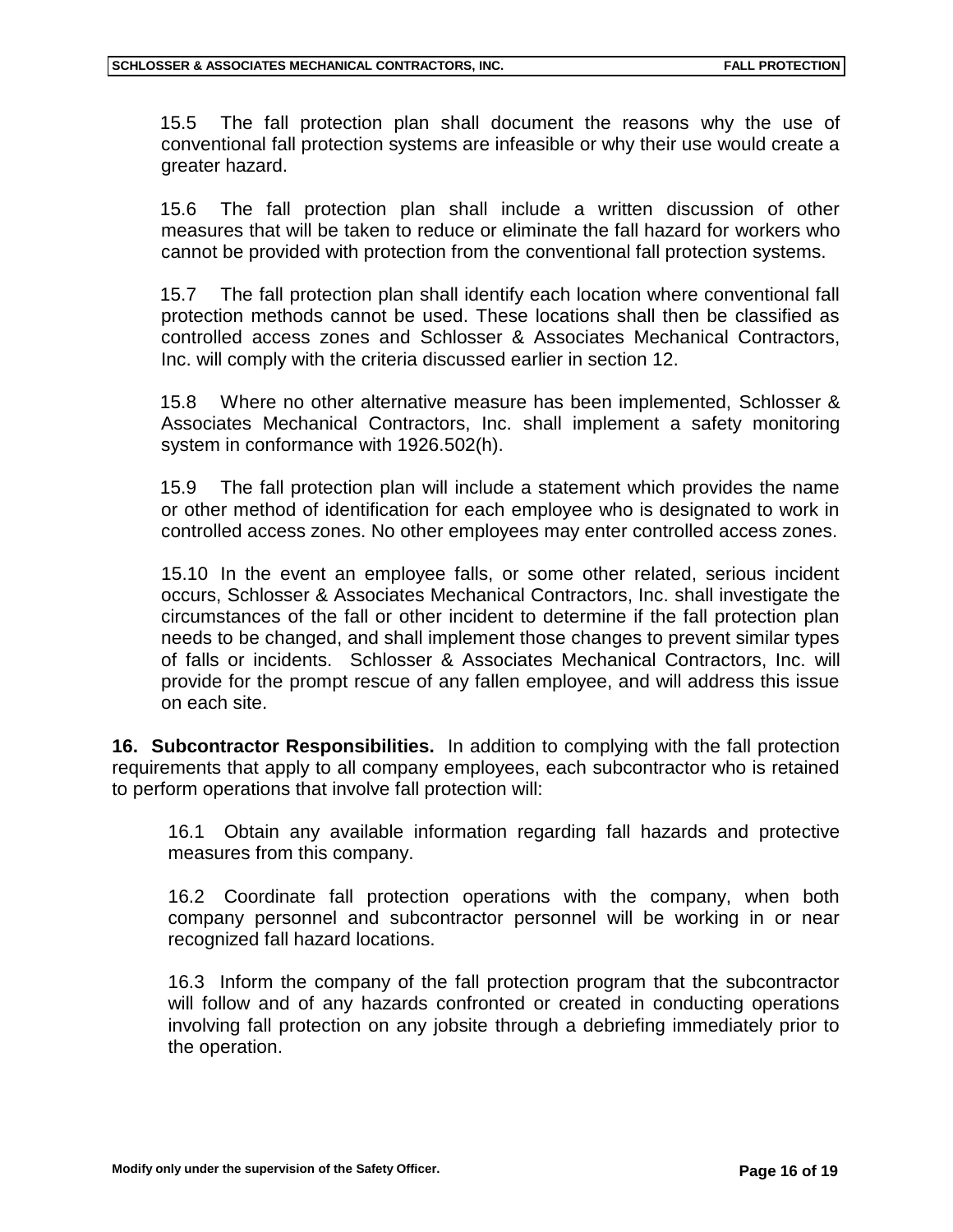#### **17. Definitions**

**Anchorage** means a secure point of attachment for lifelines, lanyards or deceleration devices.

**Body belt** means a strap with means both for securing it about the waist and for attaching it to a lanyard, lifeline, or deceleration device.

**Body harness** means straps which may be secured about the employee in a manner that will distribute the fall arrest forces over at least the thighs, pelvis, waist, chest and shoulders with means for attaching it to other components of a personal fall arrest system.

**Competent person** means a person who is capable of identifying hazardous or dangerous conditions in any personal fall arrest system or any component thereof, as well as in their application and use with related equipment.

**Connector** means a device which is used to couple (connect) parts of the personal fall arrest system and positioning device systems together. It may be an independent component of the system, such as a carabiner, or it may be an integral component of part of the system.

**Deceleration device** means any mechanism with a maximum length of 3.5 feet, such as a rope grab, ripstitch lanyard, tearing or deforming lanyards, self-retracting lifelines, etc. which serves to dissipate a substantial amount of energy during a fall arrest, or otherwise limit the energy imposed on an employee during fall arrest.

**Energy shock absorber** means a device that limits shock-load forces on the body.

**Failure** means load refusal, breakage, or separation of component parts. Load refusal is the point where the ultimate strength is exceeded.

**Fall arrest system** means a system specifically designed to secure, suspend, or assist in retrieving a worker in or from a hazardous work area. The basic components of a fall arrest system include anchorage, anchorage connector, lanyard, shock absorber, harness, and self-locking snap hook.

**Free fall** means the act of falling before a personal fall arrest system begins to apply force to arrest the fall.

**Free fall** *distance* means the vertical displacement of the fall arrest attachment point on the employee's body belt or body harness between onset of the fall and just before the system begins to apply force to arrest the fall (maximum of 6 feet). This distance excludes deceleration distance, and lifeline/lanyard elongation, but includes any deceleration device slide distance or self-retracting lifeline/lanyard extension before they operate and fall arrest forces occur.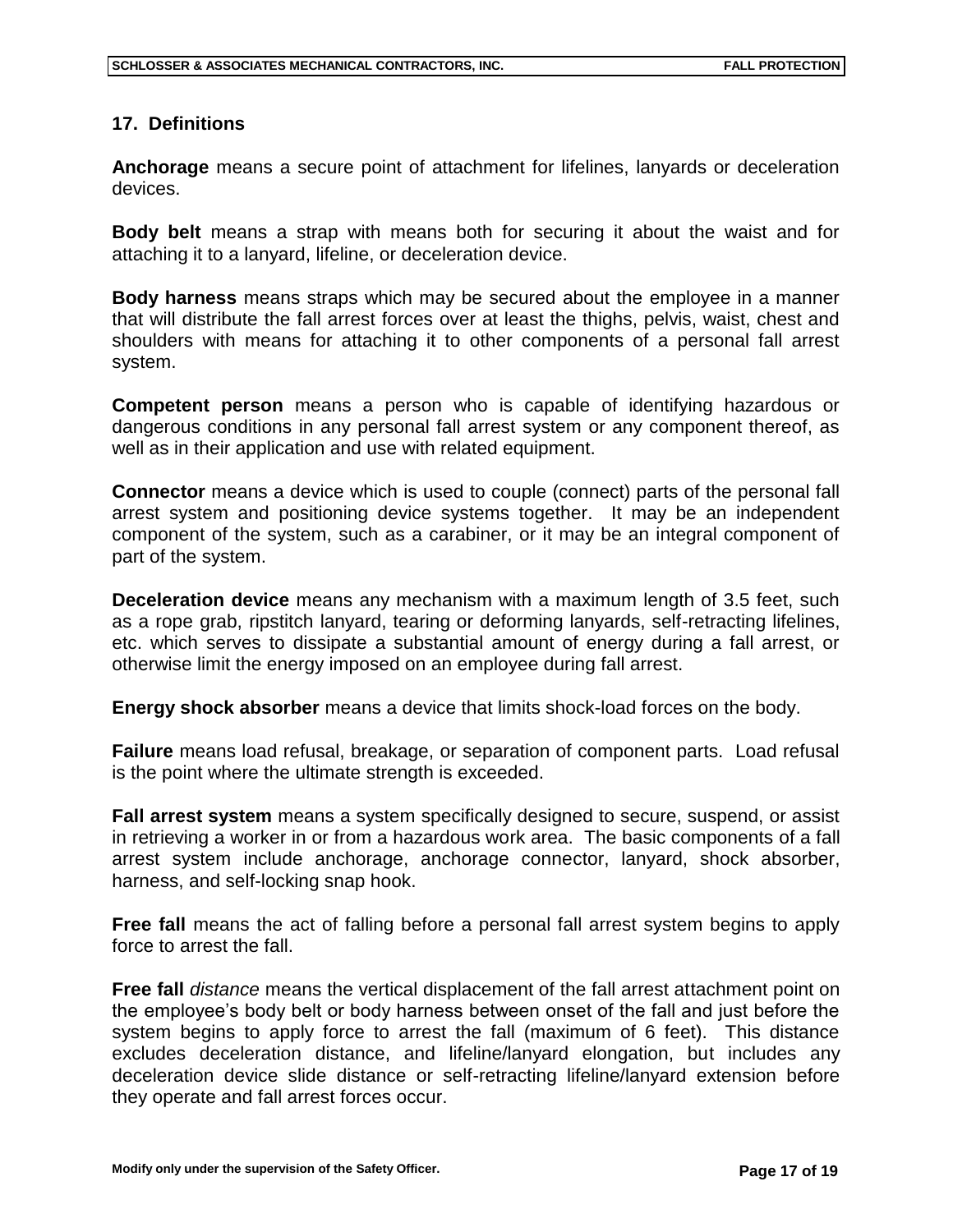**Hole** means a gap or void 2 inches or more in its least dimension, in a floor, roof, or other walking/working surface.

**Lanyard** means a flexible line of rope, wire rope, or strap which generally has a connector at each end for connecting the body belt or body harness to a deceleration device, lifeline or anchorage.

**Leading edge** means the edge of a floor roof, or formwork for a floor or other walking/working surface which changes location as additional floor, roof, decking, or formwork sections are placed, formed or constructed. A leading edge is considered to be an unprotected side and edge during periods when it is not actively and continuously under construction.

**Lifeline** means a component consisting of a flexible line for connection to an anchorage at one end to hang vertically or for connection to anchorages at both ends to stretch horizontally and which serves as a means for connecting other components of a personal fall arrest system to the anchorage.

**Opening** means a gap or void 30 inches or more high and 18 inches or more wide, in a wall or partition, through which employees can fall to a lower level.

**Personal fall arrest system** means a system used to arrest an employee in a fall from a working level. It consists of an anchorage, connectors, a body belt or body harness and may include a lanyard, deceleration device, lifeline, or suitable combinations of these. As of January 1, 1998, the use of a body belt for fall arrest is prohibited.

**Positioning device system** means a body belt or body harness system rigged to allow an employee to be supported on an elevated vertical surface, such as a wall, and work with both hands free while leaning.

**Qualified person** means one with a recognized degree or professional certificate and extensive knowledge and experience in the subject field who is capable of design, analysis, evaluation and specifications in the subject work, project, or product.

**Retractable lifeline** means a fall arrest device that allows free travel without slack rope, but locks instantly when a fall begins.

**Rope grab** means a deceleration device which travels on a lifeline and automatically, by friction, engages the lifeline and locks so as to arrest the fall of an employee. A rope grab usually employs the principle of inertial locking, cam/level locking, or both.

**Safety-monitoring system** means a safety system in which a competent person is responsible for recognizing and warning employees of fall hazards.